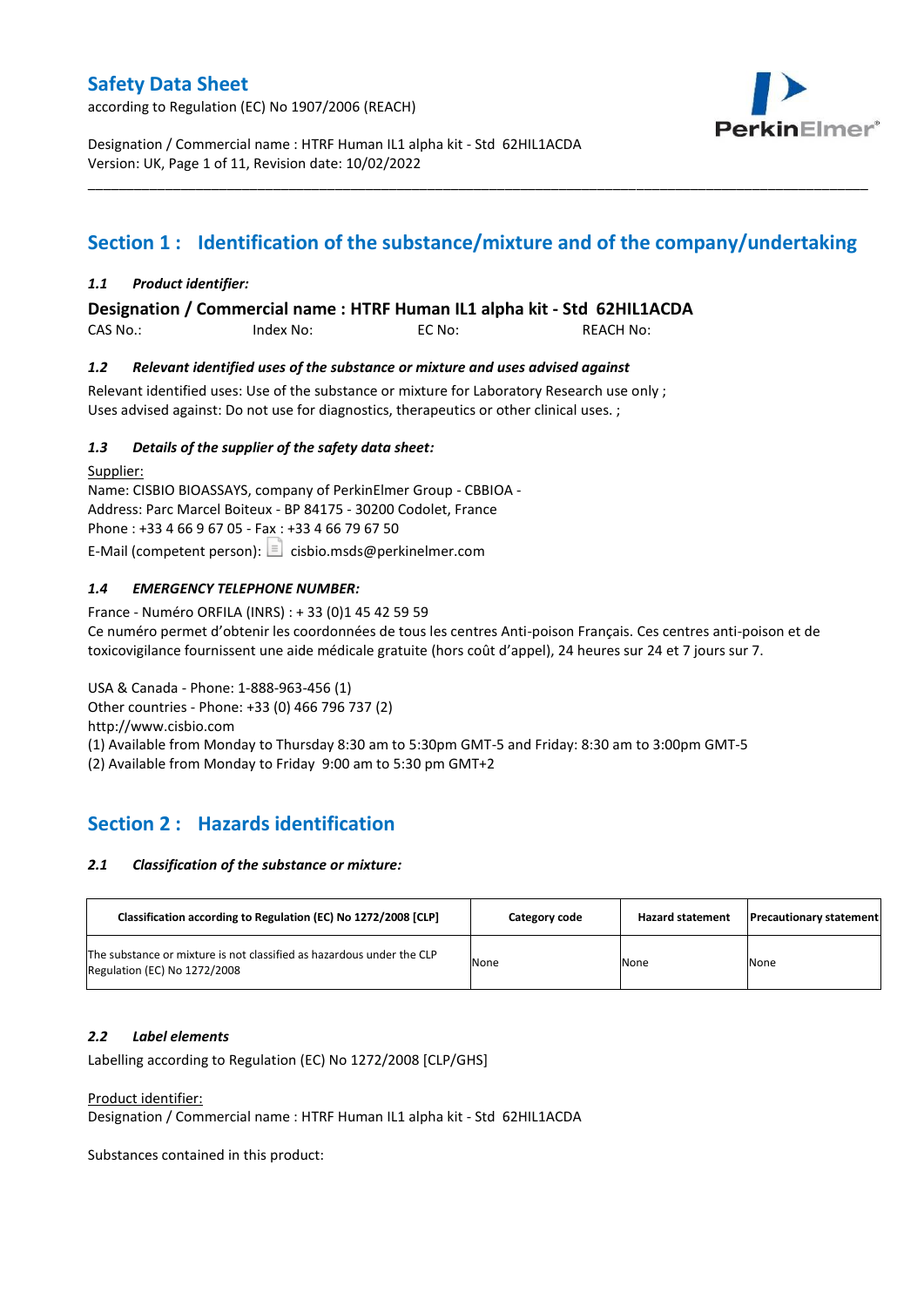according to Regulation (EC) No 1907/2006 (REACH)



Designation / Commercial name : HTRF Human IL1 alpha kit - Std 62HIL1ACDA Version: UK, Page 2 of 11, Revision date: 10/02/2022

Hazard pictograms

Signal word:

Hazard and precautionary statements:

#### *2.3 Other hazards*

The mixture does not contain substances classified as 'Substances of Very High Concern' (SVHC) >= 0.1% published by the European CHemicals Agency (ECHA) under article 57 of REACH. The mixture satisfies neither the PBT nor the vPvB criteria for mixtures in accordance with annexe XIII of the REACH regulations EC 1907/2006. ; Adverse human health effects and symptoms:

\_\_\_\_\_\_\_\_\_\_\_\_\_\_\_\_\_\_\_\_\_\_\_\_\_\_\_\_\_\_\_\_\_\_\_\_\_\_\_\_\_\_\_\_\_\_\_\_\_\_\_\_\_\_\_\_\_\_\_\_\_\_\_\_\_\_\_\_\_\_\_\_\_\_\_\_\_\_\_\_\_\_\_\_\_\_\_\_\_\_\_\_\_\_\_\_\_\_\_\_\_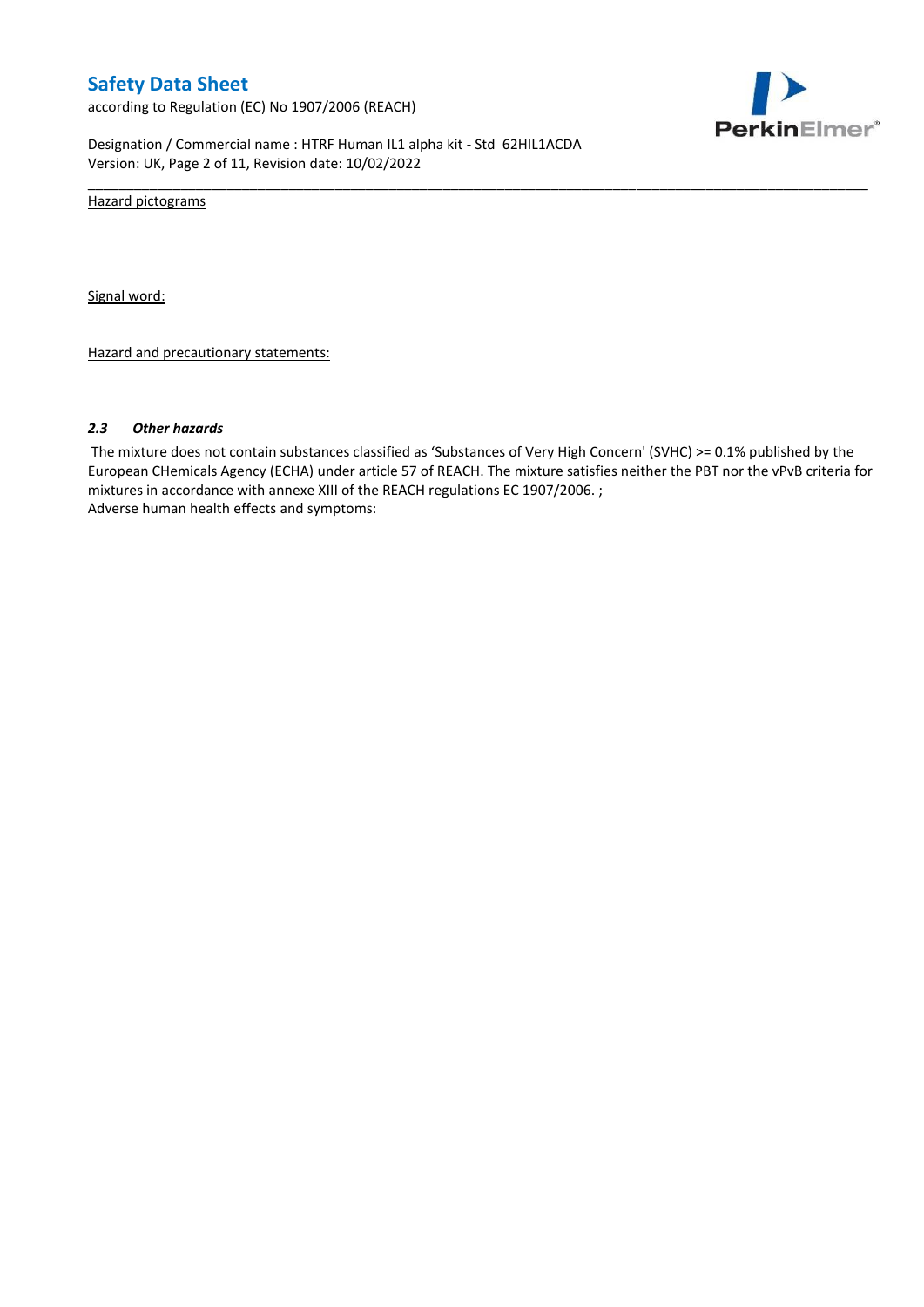according to Regulation (EC) No 1907/2006 (REACH)



Designation / Commercial name : HTRF Human IL1 alpha kit - Std 62HIL1ACDA Version: UK, Page 3 of 11, Revision date: 10/02/2022

## **Section 3 : Composition/information on ingredients**

### *3.2 Mixtures*

Hazardous ingredients:

This mixture does not contain any hazardous substances at the concentration limits given in Regulation (EC) No. 1272/2008 and OSHA Hazard Communication Standard 29 CFR 1910.1200.

\_\_\_\_\_\_\_\_\_\_\_\_\_\_\_\_\_\_\_\_\_\_\_\_\_\_\_\_\_\_\_\_\_\_\_\_\_\_\_\_\_\_\_\_\_\_\_\_\_\_\_\_\_\_\_\_\_\_\_\_\_\_\_\_\_\_\_\_\_\_\_\_\_\_\_\_\_\_\_\_\_\_\_\_\_\_\_\_\_\_\_\_\_\_\_\_\_\_\_\_\_

Additional information:

Full text of H- and EUH-phrases: see SECTION 16.

### **Section 4 : First aid measures**

### *4.1 Description of first aid measures*

**General information**:Do not leave affected person unattended. ; Remove affected person from the danger area and lay down. ;

**Following inhalation**:In case of respiratory tract irritation, consult a physician. ; Provide fresh air. ;

**Following skin contact**:After contact with skin, wash immediately with water ; Remove contaminated clothing ;

**Following eye contact**:After contact with the eyes, rinse with water with the eyelids open for a sufficient length of time, then consult an ophthalmologist immediately. ;

**Following ingestion**:Do NOT induce vomiting. ; Give nothing to eat or drink. ; If accidentally swallowed rinse the mouth with plenty of water (only if the person is conscious) and obtain immediate medical attention. ; **Self-protection of the first aider**:

#### *4.2 Most important symptoms and effects, both acute and delayed*

Symptoms:No known symptoms to date. ; Effects:

#### *4.3 Indication of any immediate medical attention and special treatment needed*

Notes for the doctor:

### **Section 5 : Firefighting measures**

#### *5.1 Extinguishing media:*

**Suitable extinguishing media**:This product is not flammable. Use extinguishing agent suitable for type of surrounding fire ;

### *5.2 Special hazards arising from the substance or mixture*

Hazardous combustion products:/

### *5.3 Advice for fire-fighters*

Wear Protective clothing.;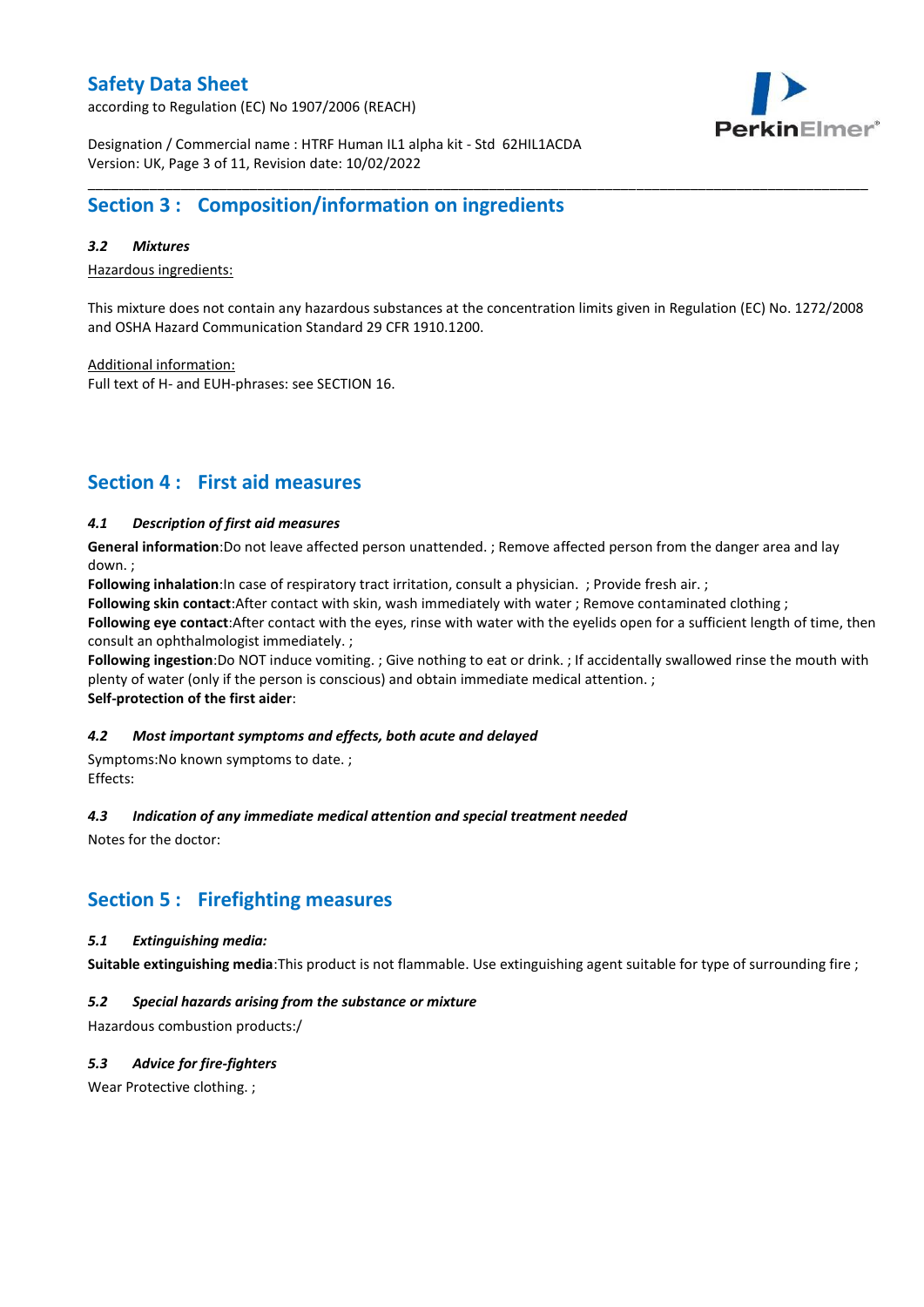according to Regulation (EC) No 1907/2006 (REACH)



Designation / Commercial name : HTRF Human IL1 alpha kit - Std 62HIL1ACDA Version: UK, Page 4 of 11, Revision date: 10/02/2022

## **Section 6 : Accidental release measures**

### *6.1 Personal precautions, protective equipment and emergency procedures*

Emergency procedures: Provide adequate ventilation. ; Emergency procedures: Remove persons to safety. ; Personal precautions: Use personal protection equipment (see section 8). ;

\_\_\_\_\_\_\_\_\_\_\_\_\_\_\_\_\_\_\_\_\_\_\_\_\_\_\_\_\_\_\_\_\_\_\_\_\_\_\_\_\_\_\_\_\_\_\_\_\_\_\_\_\_\_\_\_\_\_\_\_\_\_\_\_\_\_\_\_\_\_\_\_\_\_\_\_\_\_\_\_\_\_\_\_\_\_\_\_\_\_\_\_\_\_\_\_\_\_\_\_\_

### *6.2 Environmental precautions*

Do not allow to enter into surface water or drains. ; Ensure all waste water is collected and treated via a waste water treatment plant. ;

### *6.3 Methods and material for containment and cleaning up*

For cleaning up:Suitable material for taking up: Absorbing material, organic ; Other information:

### *6.4 Reference to other sections*

Additional information:

# **Section 7 : Handling and storage**

### *7.1 Precautions for safe handling*

#### Protective measures:

Advice on safe handling:Avoid contact with skin, eyes and clothes. ; Avoid: Eye contact ; Avoid: Generation/formation of aerosols ; Avoid: Skin contact ; Avoid: inhalation ; In the immediate working surroundings there must be: Emergency shower installed ; In the immediate working surroundings there must be: Provide eye shower and label its location conspicuously ; Wash contaminated clothing immediately. ;

Fire preventions:

Do not eat, drink or smoke in areas where reagents are handled. ; Do not pipet by mouth ; Wear suitable one-way gloves at work ;

Advice on general occupational hygiene

Handle in accordance with good industrial hygiene and safety practice ; Observe technical data sheet. ; Remove contaminated, saturated clothing. ; Wash hands before breaks and after work. ;

### *7.2 Conditions for safe storage, including any incompatibilities*

Technical measures and storage conditions: Requirements for storage rooms and vessels:Keep container tightly closed. ; Keep-store only in original container or in properly labeled containers ; Hints on storage assembly: Materials to avoid: Further information on storage conditions:

### *7.3 Specific end uses:*

Recommendations on specific end uses: Observe technical data sheet. ;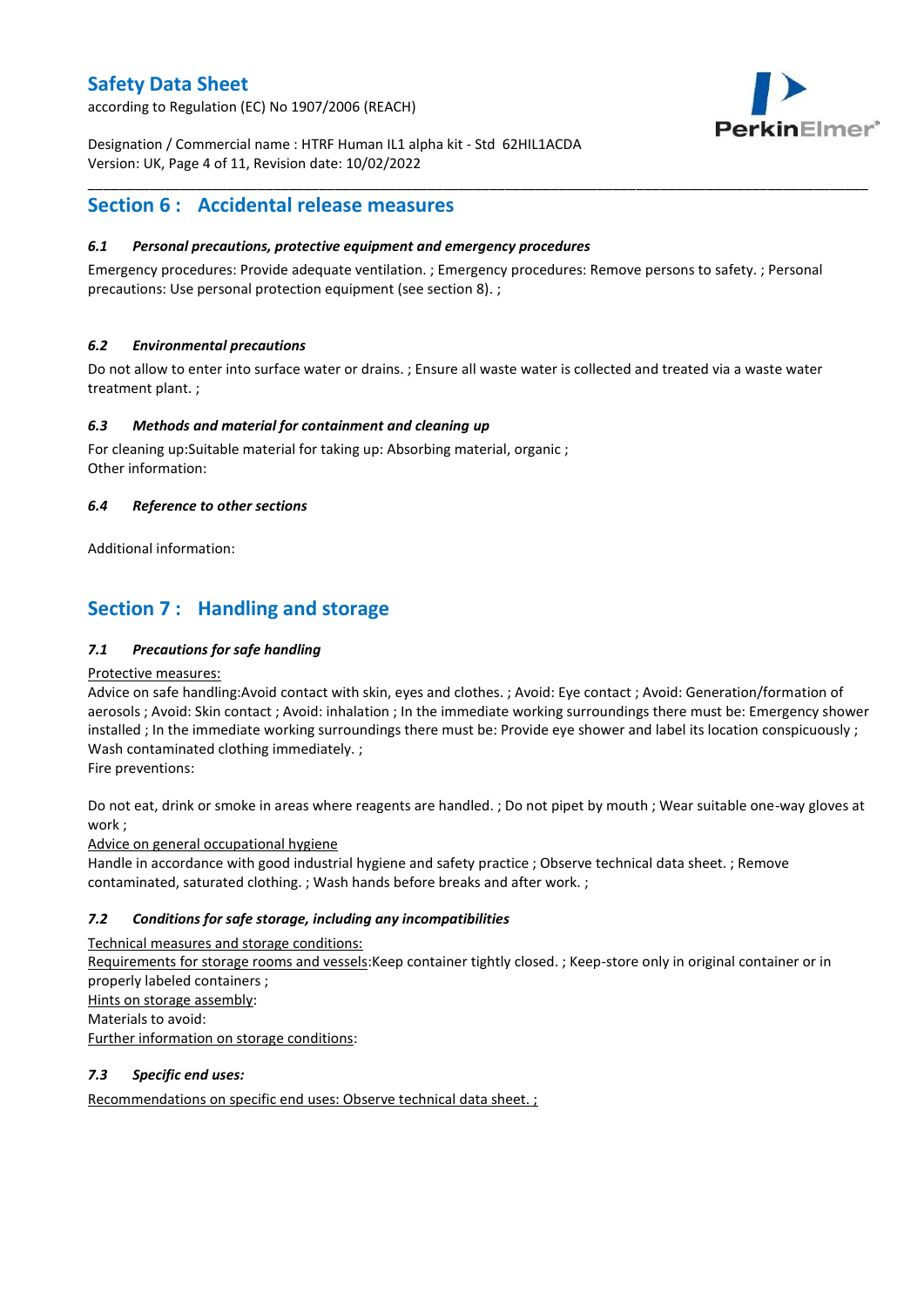according to Regulation (EC) No 1907/2006 (REACH)



Designation / Commercial name : HTRF Human IL1 alpha kit - Std 62HIL1ACDA Version: UK, Page 5 of 11, Revision date: 10/02/2022

\_\_\_\_\_\_\_\_\_\_\_\_\_\_\_\_\_\_\_\_\_\_\_\_\_\_\_\_\_\_\_\_\_\_\_\_\_\_\_\_\_\_\_\_\_\_\_\_\_\_\_\_\_\_\_\_\_\_\_\_\_\_\_\_\_\_\_\_\_\_\_\_\_\_\_\_\_\_\_\_\_\_\_\_\_\_\_\_\_\_\_\_\_\_\_\_\_\_\_\_\_

# **Section 8 : Exposure controls/personal protection**

### *8.1 Control parameters*

Preliminary remark:

- 8.1.1 Occupational exposure limits:
	- France
	- Spain
	- **•** Germany
	- Italia
	- Greece
	- $\bullet$  UK
	- OSHA (USA)
- 8.1.2 Biological limit values (Germany):
- 8.1.3 Exposure limits at intended use (Germany):
- 8.1.4 DNEL/PNEC-values:
	- DNEL worker
	- DNEL consumer

DNEL remark:

• PNEC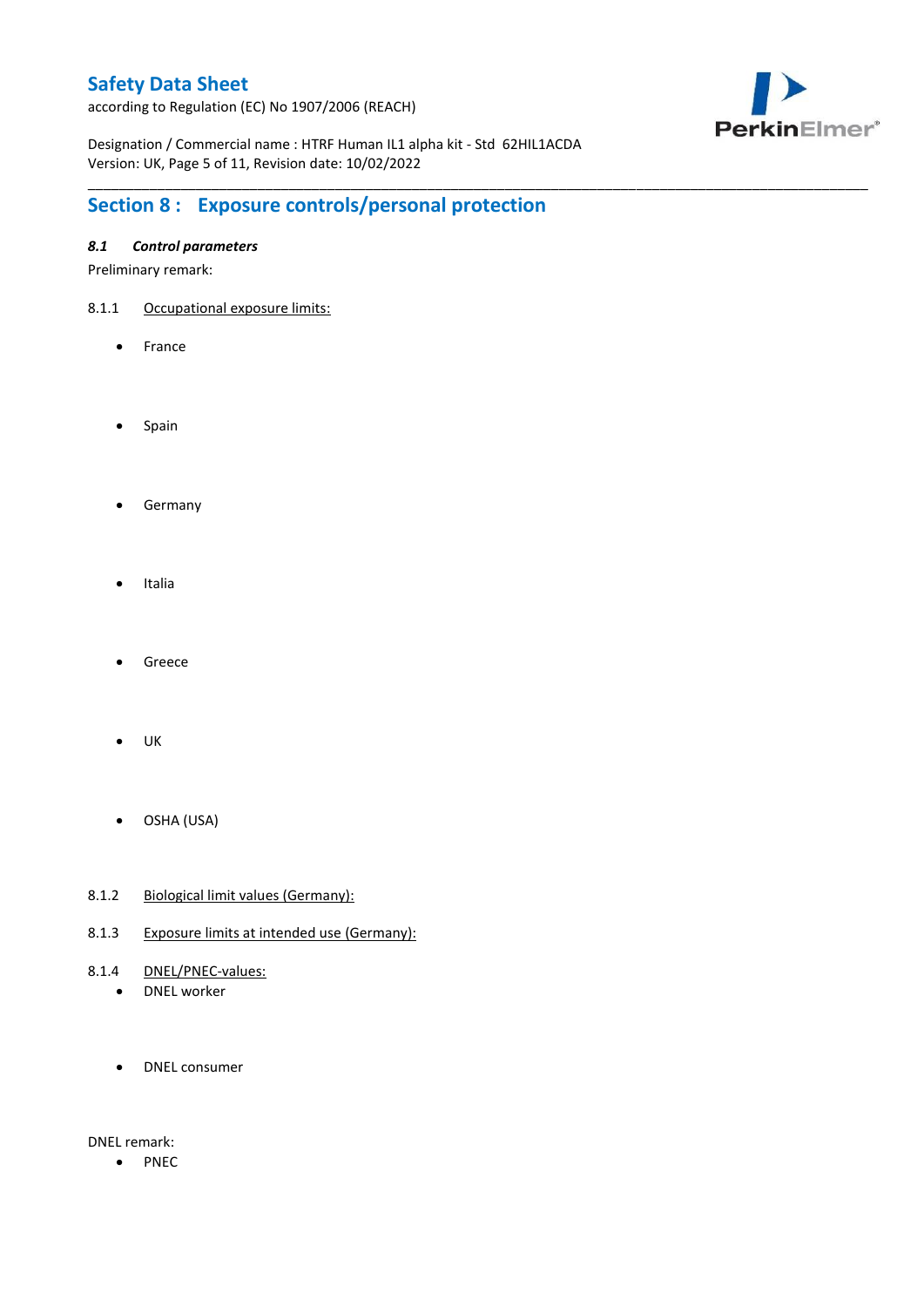according to Regulation (EC) No 1907/2006 (REACH)



Designation / Commercial name : HTRF Human IL1 alpha kit - Std 62HIL1ACDA Version: UK, Page 6 of 11, Revision date: 10/02/2022

PNEC remark: Control parameters remark:

#### *8.2 Exposure controls*

- 8.2.1 Appropriate engineering controls:
- 8.2.2 Personal protective equipment:

**Eye / Face protection**: Safety glasses with side-shields ;

**Skin protection**:Gloves ; Laboratory coats ;

**Respiratory protection**:Ensure adequate ventilation ;

**Thermal hazards**:

8.2.3 Environmental exposure controls:

## **Section 9 : Physical and chemical properties**

#### *9.1 Information on basic physical and chemical properties*

### **Annearance**

| Physical state        | Solid  |
|-----------------------|--------|
| Colour                | White; |
| Odour                 |        |
| Odour threshold (ppm) |        |

\_\_\_\_\_\_\_\_\_\_\_\_\_\_\_\_\_\_\_\_\_\_\_\_\_\_\_\_\_\_\_\_\_\_\_\_\_\_\_\_\_\_\_\_\_\_\_\_\_\_\_\_\_\_\_\_\_\_\_\_\_\_\_\_\_\_\_\_\_\_\_\_\_\_\_\_\_\_\_\_\_\_\_\_\_\_\_\_\_\_\_\_\_\_\_\_\_\_\_\_\_

|                                                             |                                           | Value | Concentration<br>(mol/L) | Method | Temperature (°C) | Pressure (kPa) | Remark |
|-------------------------------------------------------------|-------------------------------------------|-------|--------------------------|--------|------------------|----------------|--------|
| pH                                                          |                                           |       |                          |        |                  |                |        |
| Melting point (°C)                                          |                                           |       |                          |        |                  |                |        |
| Freezing point (°C)                                         |                                           |       |                          |        |                  |                |        |
| Initial boiling point/boiling range (°C)                    |                                           |       |                          |        |                  |                |        |
| Flash point (°C)                                            |                                           |       |                          |        |                  |                |        |
| Evaporation rate (kg/m <sup>2</sup> /h)                     |                                           |       |                          |        |                  |                |        |
| Flammability (type : ) (%)                                  |                                           |       |                          |        |                  |                |        |
| Upper/lower<br>flammability or explosive<br>limits          | Upper explosive limit<br>(%)              |       |                          |        |                  |                |        |
|                                                             | Lower explosive limit (%)                 |       |                          |        |                  |                |        |
| Vapour pressure (kPa)                                       |                                           |       |                          |        |                  |                |        |
| Vapour density (g/cm <sup>3</sup> )                         |                                           |       |                          |        |                  |                |        |
|                                                             | Density (g/cm <sup>3</sup> )              |       |                          |        |                  |                |        |
| Densities                                                   | Relative density (g/cm <sup>3</sup> )     |       |                          |        |                  |                |        |
|                                                             | Bulk density (g/cm <sup>3</sup> )         |       |                          |        |                  |                |        |
|                                                             | Critical density (g/cm <sup>3</sup> )     |       |                          |        |                  |                |        |
| Solubility (Type: ) (g/L)                                   |                                           |       |                          |        |                  |                |        |
| Partition coefficient (log Pow)<br>n-octanol/water at pH :  |                                           |       |                          |        |                  |                |        |
| Auto-ignition temperature (°C)                              |                                           |       |                          |        |                  |                |        |
| Decomposition temperature (°C)<br>Decomposition energy : kJ |                                           |       |                          |        |                  |                |        |
| Viscosity                                                   | Viscosity, dynamic (poiseuille)           |       |                          |        |                  |                |        |
|                                                             | Viscosity, cinematic (cm <sup>3</sup> /s) |       |                          |        |                  |                |        |
| Oxidising properties                                        |                                           |       |                          |        |                  |                |        |
| <b>Explosive properties</b>                                 |                                           |       |                          |        |                  |                |        |

#### *9.2 Other information:*

No other relevant data available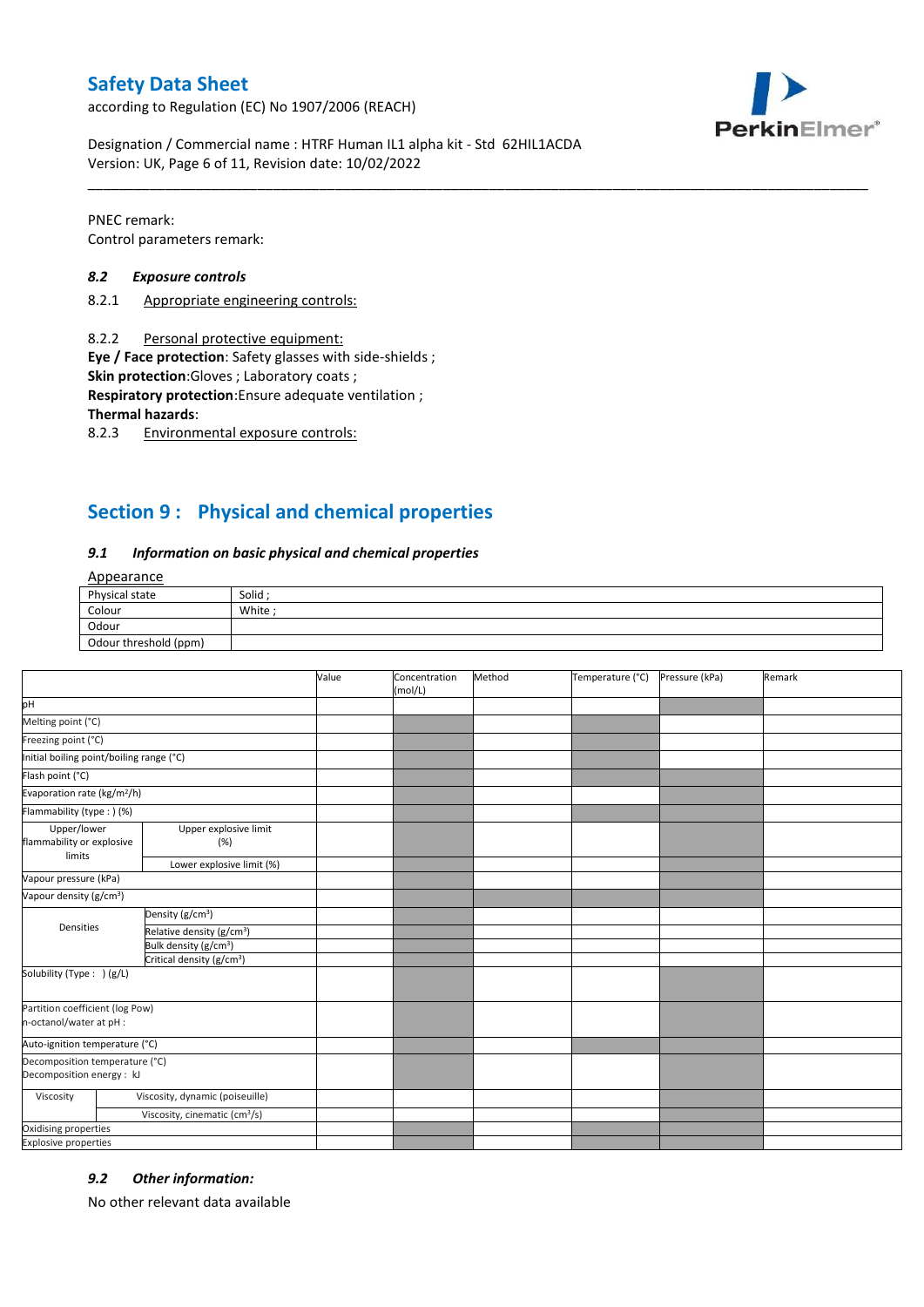according to Regulation (EC) No 1907/2006 (REACH)



Designation / Commercial name : HTRF Human IL1 alpha kit - Std 62HIL1ACDA Version: UK, Page 7 of 11, Revision date: 10/02/2022

### **Section 10 : Stability and reactivity**

- *10.1 Reactivity* This material is considered to be non-reactive under normal use conditions. ;
- *10.2 Chemical stability*
- *10.3 Possibility of hazardous reactions*
- *10.4 Conditions to avoid:*
- *10.5 Incompatible materials:*

#### *10.6 Hazardous decomposition products:*

Does not decompose when used for intended uses. ; Thermal decomposition can lead to the escape of irritating gases and vapors. ;

\_\_\_\_\_\_\_\_\_\_\_\_\_\_\_\_\_\_\_\_\_\_\_\_\_\_\_\_\_\_\_\_\_\_\_\_\_\_\_\_\_\_\_\_\_\_\_\_\_\_\_\_\_\_\_\_\_\_\_\_\_\_\_\_\_\_\_\_\_\_\_\_\_\_\_\_\_\_\_\_\_\_\_\_\_\_\_\_\_\_\_\_\_\_\_\_\_\_\_\_\_

### **Section 11 : Toxicological information**

Toxicokinetics, metabolism and distribution

#### *11.1 Information on toxicological effects*

#### **Substances**

**Acute toxicity**

Animal data: Acute oral toxicity:

Acute dermal toxicity:

Acute inhalative toxicity:

Practical experience / human evidence: Assessment / Classification: General Remark:

#### **Skin corrosion/irritation**

Animal data:

In-vitro skin test method: In-vitro skin test result: Assessment / Classification:

#### **Eye damage/irritation**

Animal data:

In vitro eye test method: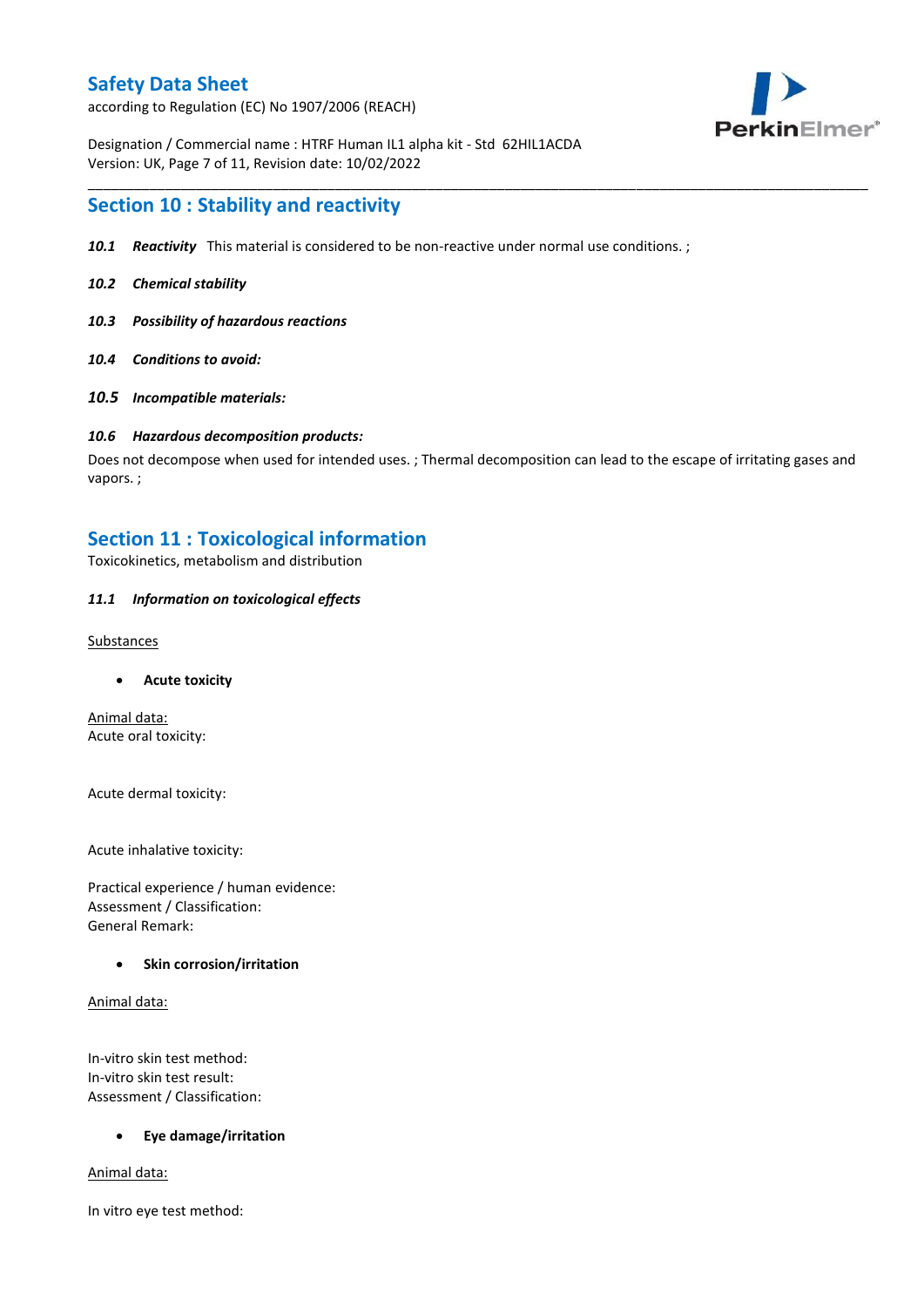according to Regulation (EC) No 1907/2006 (REACH)



Designation / Commercial name : HTRF Human IL1 alpha kit - Std 62HIL1ACDA Version: UK, Page 8 of 11, Revision date: 10/02/2022

In vitro eye test result: Assessment / Classification:

#### **CMR effects (carcinogenity, mutagenicity and toxicity for reproduction)**

\_\_\_\_\_\_\_\_\_\_\_\_\_\_\_\_\_\_\_\_\_\_\_\_\_\_\_\_\_\_\_\_\_\_\_\_\_\_\_\_\_\_\_\_\_\_\_\_\_\_\_\_\_\_\_\_\_\_\_\_\_\_\_\_\_\_\_\_\_\_\_\_\_\_\_\_\_\_\_\_\_\_\_\_\_\_\_\_\_\_\_\_\_\_\_\_\_\_\_\_\_

o Germ cell mutagenicity:

Animal data:

Assessment / Classification:

o Carcinogenicity

Practical experience / human evidence: Animal data:

Other information: Assessment / Classification:

o Reproductive toxicity

Practical experience / human evidence: Animal data:

Other information: Assessment / Classification:

Overall assessment on CMR properties:

- **Specific target organ toxicity (single exposure)**
	- o STOT SE 1 and 2

Animal data:

Other information:

o STOT SE 3

Practical experience / human evidence:

Other information: Assessment / Classification:

**Specific target organ toxicity (repeated exposure)**

Practical experience / human evidence: Animal data:

Assessment / Classification: Other information

**Aspiration hazard**

Practical experience / human evidence: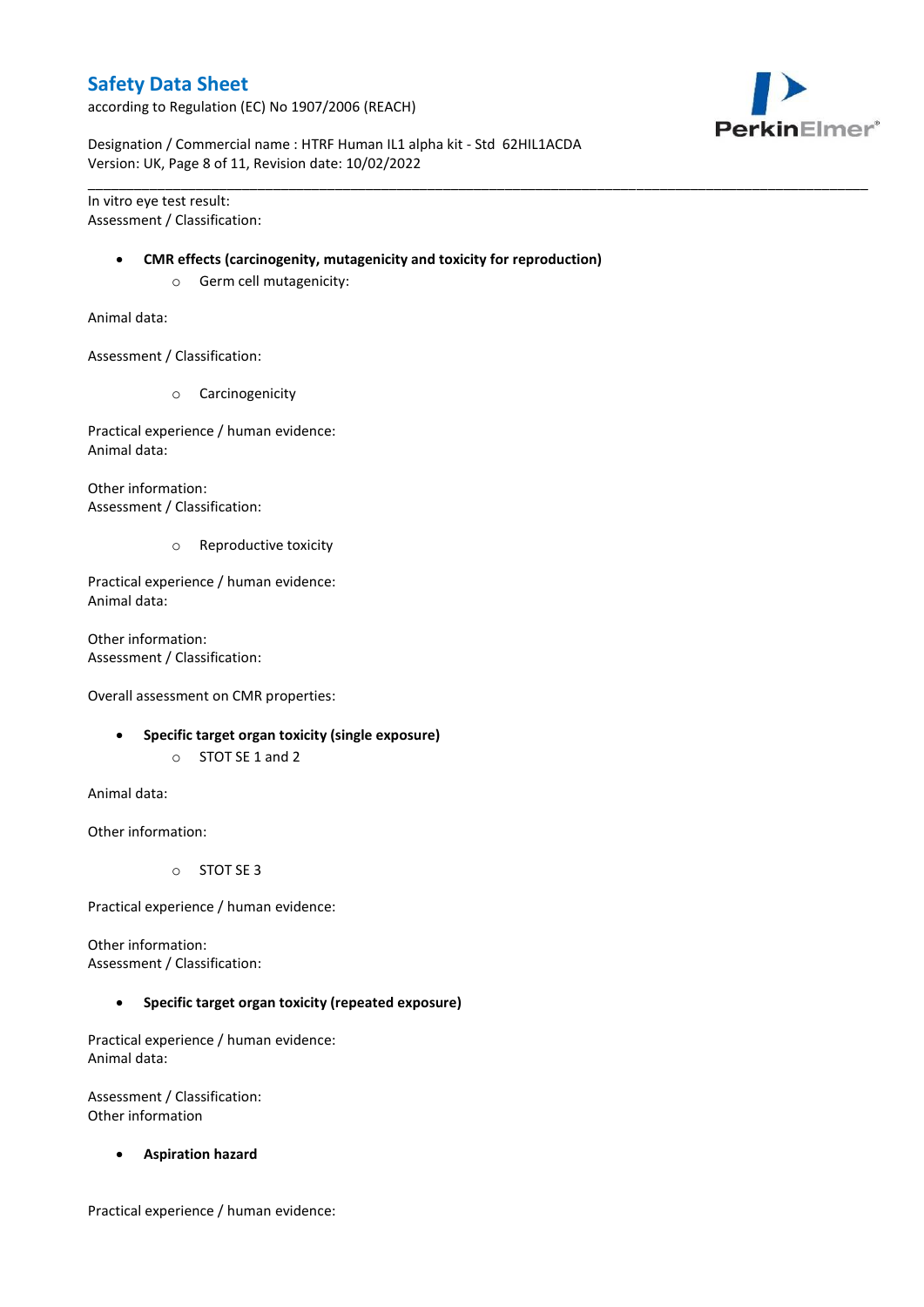according to Regulation (EC) No 1907/2006 (REACH)



Designation / Commercial name : HTRF Human IL1 alpha kit - Std 62HIL1ACDA Version: UK, Page 9 of 11, Revision date: 10/02/2022

Experimental data: viscosity data: see SECTION 9. Assessment / Classification: Remark:

11.1.1 Mixtures No toxicological information is available for the mixture itself

# **Section 12 : Ecological information**

In case that test data regarding one endpoint/differentiation exist for the mixture itself, the classification is carried out according to the substance criteria (excluding biodegradation and bioaccumulation). If no test data exist, the criteria for mixture classification has to be used (calculation method); in this case the toxicological data of the ingredients are shown.

\_\_\_\_\_\_\_\_\_\_\_\_\_\_\_\_\_\_\_\_\_\_\_\_\_\_\_\_\_\_\_\_\_\_\_\_\_\_\_\_\_\_\_\_\_\_\_\_\_\_\_\_\_\_\_\_\_\_\_\_\_\_\_\_\_\_\_\_\_\_\_\_\_\_\_\_\_\_\_\_\_\_\_\_\_\_\_\_\_\_\_\_\_\_\_\_\_\_\_\_\_

### *12.1 Aquatic toxicity:*

Acute (short-term) fish toxicity

Chronic (long-term) fish toxicity

Acute (short-term) toxicity to crustacea

Chronic (long-term) toxicity to crustacea

Acute (short-term) toxicity to algae and cyanobacteria

Toxicity to microorganisms and other aquatic plants / organisms

Assessment / Classification:

### *12.2 Persistence and degradability*

Biodegradation:

Abiotic Degradation:

Assessment / Classification:

#### *12.3 Bioaccumulative potential*

Bioconcentration factor (BCF):

*12.4 Mobility in soil*

### *12.5 Results of PBT and vPvB assessment*

#### *12.6 Other adverse effects:*

Additional ecotoxicological information: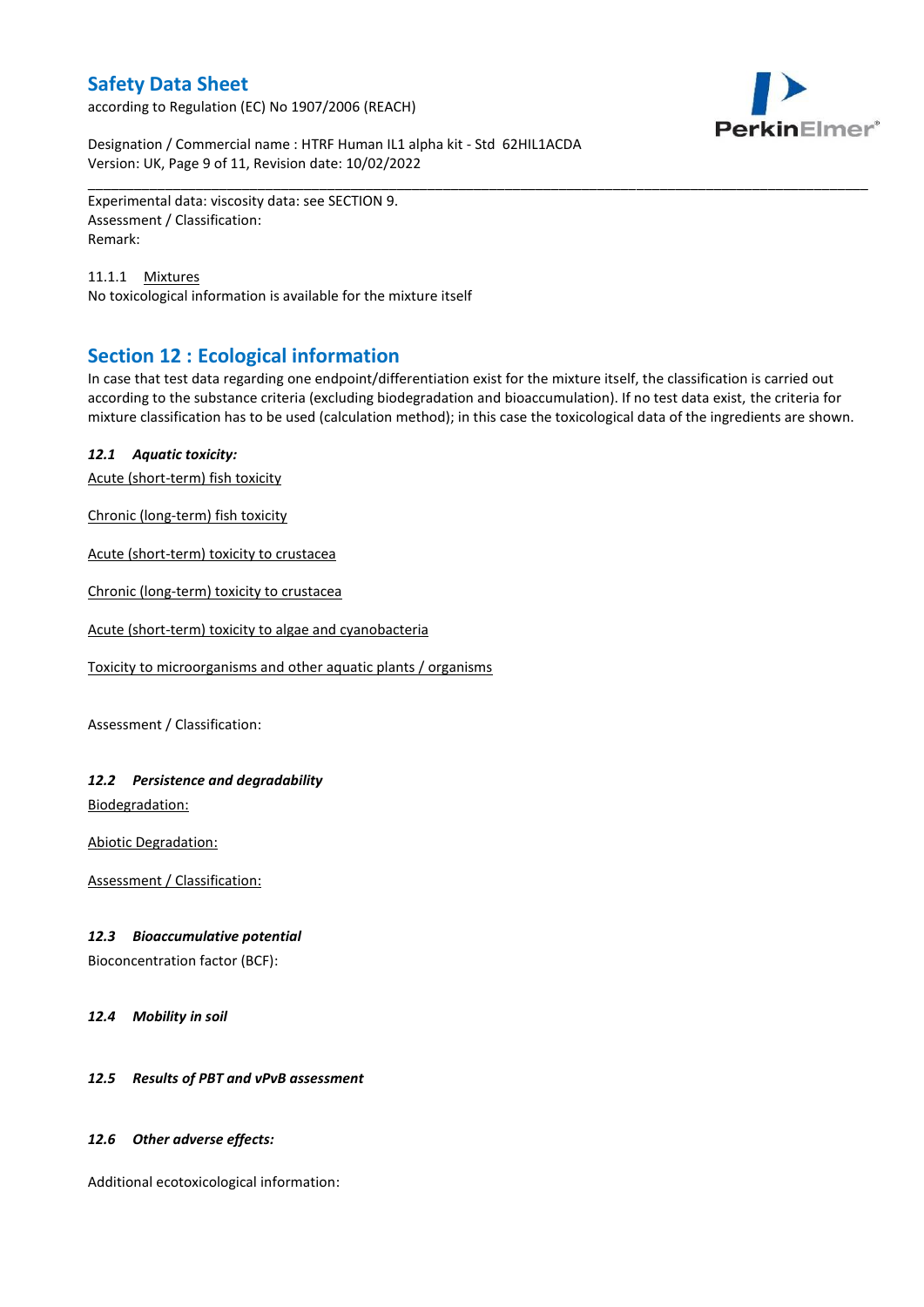according to Regulation (EC) No 1907/2006 (REACH)



Designation / Commercial name : HTRF Human IL1 alpha kit - Std 62HIL1ACDA Version: UK, Page 10 of 11, Revision date: 10/02/2022

### **Section 13 : Disposal considerations**

### *13.1 Waste treatment methods*

Waste treatment options:Dispose of waste according to applicable legislation. ;

# **Section 14 : Transport information**

ADR/RID/AND/IMDG/IATA

| UN No.                     |  |
|----------------------------|--|
| UN Proper shipping name    |  |
| Transport hazard class(es) |  |
| Hazard label(s)            |  |
|                            |  |
| Packing group              |  |

\_\_\_\_\_\_\_\_\_\_\_\_\_\_\_\_\_\_\_\_\_\_\_\_\_\_\_\_\_\_\_\_\_\_\_\_\_\_\_\_\_\_\_\_\_\_\_\_\_\_\_\_\_\_\_\_\_\_\_\_\_\_\_\_\_\_\_\_\_\_\_\_\_\_\_\_\_\_\_\_\_\_\_\_\_\_\_\_\_\_\_\_\_\_\_\_\_\_\_\_\_

#### *Transport in bulk according to Annex II of MARPOL 73/78 and the IBC Code*

| Land transport (ADR/RID)                                             |                                               |
|----------------------------------------------------------------------|-----------------------------------------------|
| <b>Classification code ADR:</b>                                      | Special Provisions for ADR/RID:               |
| Limited quantities for ADR/RID:                                      | <b>Excepted Quantities for ADR/RID:</b>       |
| Packing Instructions for ADR/RID:                                    | Special packing provisions for ADR/RID:       |
| Mixed packing provisions:                                            |                                               |
| Portable tanks and bulk containers Instructions:                     |                                               |
| Portable tanks and bulk containers Special Provisions:               |                                               |
| <b>ADR Tank Code:</b>                                                | ADR Tank special provisions:                  |
| Vehicle for tank carriage:                                           |                                               |
| Special provisions for carriage Packages:                            |                                               |
| Special provisions for carriage Bulk:                                |                                               |
| Special provisions for carriage for loading, unloading and handling: |                                               |
| Special Provisions for carriage Operation:                           |                                               |
| Hazard identification No:                                            | Transport category (Tunnel restriction code): |
|                                                                      |                                               |
| Sea transport (IMDG)                                                 |                                               |
| Marine Pollutant:                                                    | Subsidiary risk(s) for IMDG:                  |
| Packing provisions for IMDG:                                         | Limited quantities for IMDG:                  |
| Packing instructions for IMDG:                                       | IBC Instructions:                             |
| <b>IBC Provisions:</b>                                               | <b>IMO</b> tank instructions:                 |
| UN tank instructions:                                                | Tanks and bulk Provisions:                    |
| EmS:                                                                 | Stowage and segregation for IMDG:             |
| Properties and observations:                                         |                                               |
| Inland waterway transport (ADN)                                      |                                               |
| <b>Classification Code ADN:</b>                                      | <b>Special Provisions ADN:</b>                |
| Limited quantities ADN:                                              | <b>Excepted quantities ADN:</b>               |
| Carriage permitted:                                                  | Equipment required:                           |
| Provisions concerning loading and unloading:                         | Provisions concerning carriage:               |
| Number of blue cones/lights:                                         | Remark:                                       |
|                                                                      |                                               |
| Air transport (ICAO-TI / IATA-DGR)                                   |                                               |
| Subsidiary risk for IATA.                                            | Excented quantity for IATA.                   |

Subsidiary risk for IATA: Excepted quantity for IATA: Passenger and Cargo Aircraft Limited Quantities Packing Instructions: Passenger and Cargo Aircraft Limited Quantities Maximal Net Quantity :